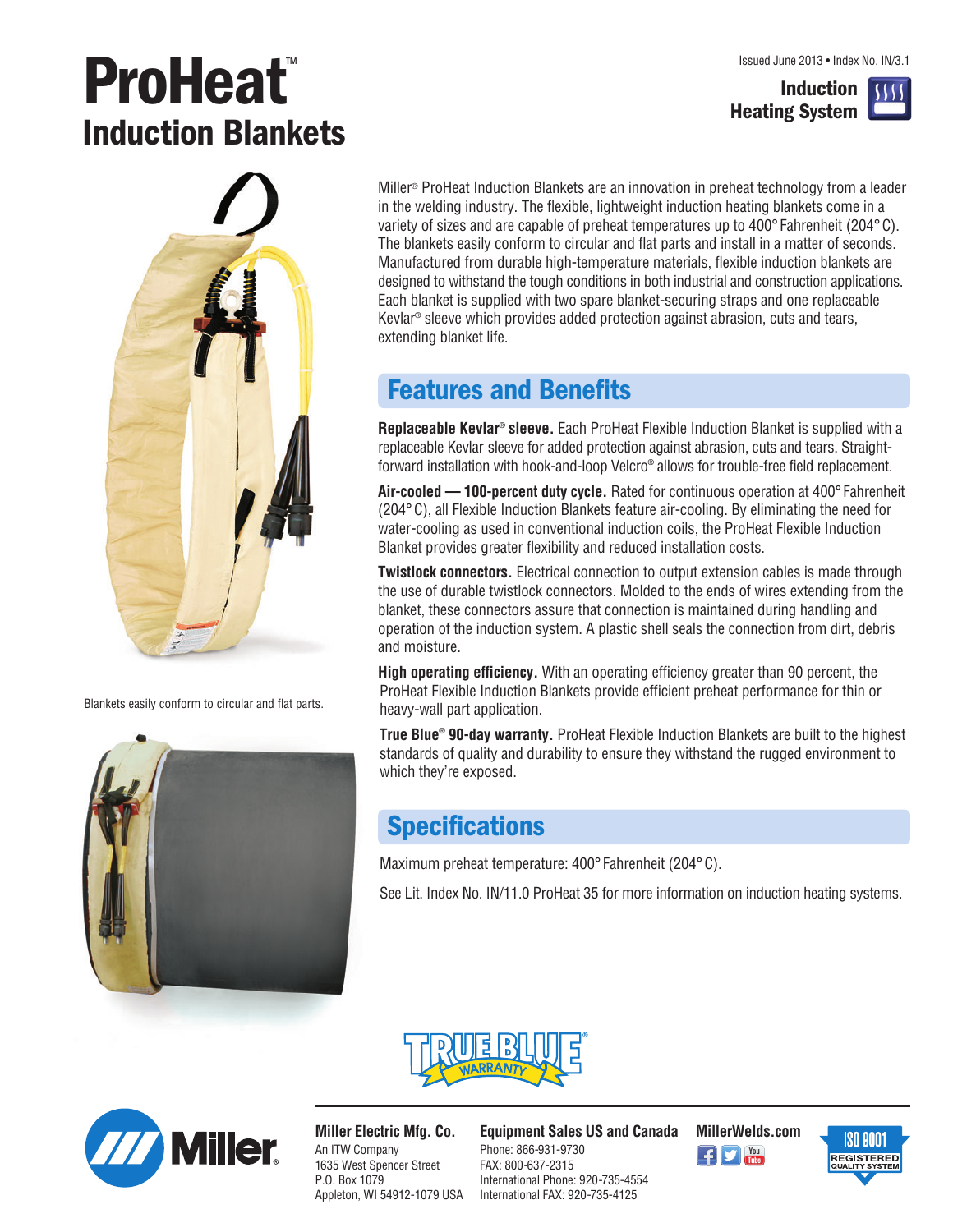## **Performance Data**

400° F (204° C) **400° F (204° C) in 3.0 min.** 350° F (177° C) **350° F (177° C) in 2.4 min. 25 kW time to temperature** with 24-inch (61 cm) diameter pipe blanket. 300° F (150° C) **300° F (150° C) in 1.9 min.** Average Temperature **Average Temperature Fixed parameters** 250° F (121° C) **250° F (121° C) in 1.5 min.** • Ambient temperature: 75° F (24° C) **200° F (93° C) in 1.1 min.** 200° F (93° C) • Material: carbon steel **150° F (66° C) in 0.7 min.** 150° F (66° C) • Material mass: 86 lb. (39 kg) • Still air 100° F (37.8° C) • System efficiency: 95% 50° F (10° C) 0° F (-17.8° C) 0 0.5 1.5 2.5 1.0 2.0 3.0 **Time in Minutes** 400° F (204° C) **400° F (204° C) in 4.0 min. 25 kW time to temperature** with 36-inch (91 cm) **350° F (177° C) in 3.4 min.** 350° F (177° C) diameter pipe blanket. **300° F (150° C) in 2.8 min.** 300° F (150° C) Average Temperature **Average Temperature Fixed parameters 250° F (121° C) in 2.2 min.** 250° F (121° C) • Ambient temperature: 75° F (24° C) **200° F (93° C) in 1.6 min.** 200° F (93° C) • Material: carbon steel • Material mass: 129 lb. (58.5 kg) 150° F (66° C) **150° F (66° C) in 1.1 min.** • Still air 100° F (37.8° C) • System efficiency: 95% 50° F (10° C)

 $0^{\circ}$  F (-17.8° C)  $0$  0.5 1.0 1.5 2.0 2.5 3.0 3.5 4.0

**Time in Minutes**

### **Blanket and Sleeve Assembly**

Please refer to product manual for detailed assembly, installation and safety information.



- **1.** Eyelet
- **2.** Sleeve Securing Strap
- **3.** Handles
- **4.** Blanket Securing Strap
- **5.** Protective Sleeve

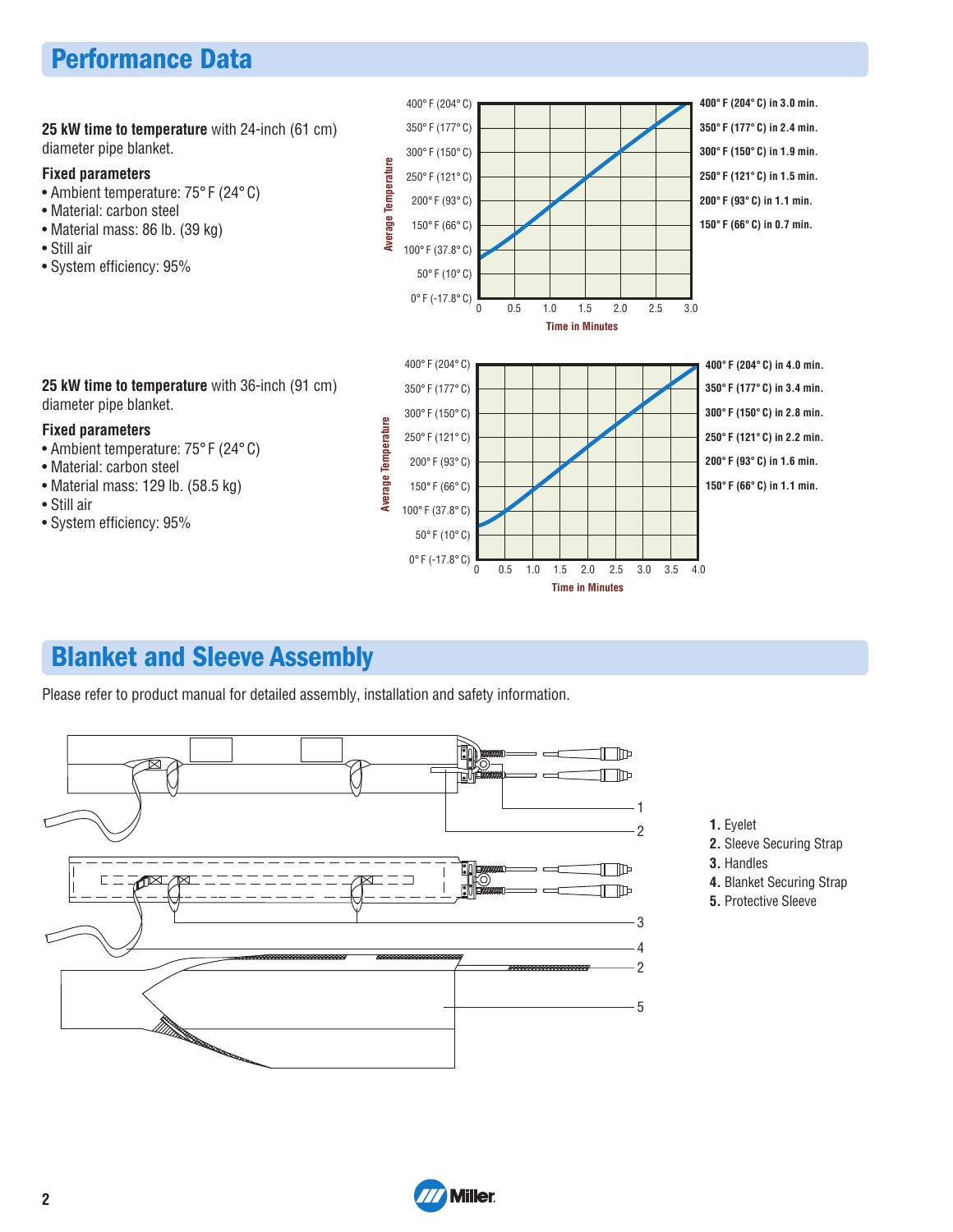## **Air-Cooled Blankets Applications**

Use of the system with air-cooled blankets can be broken down into three different configurations. These include:

- 1. A single blanket attached to the power source. See Figure 1.
- 2. Two blankets in parallel on a single power source. See Figure 2.
- 3. Four blankets in a series/parallel arrangement on a single power source. See Figure 3.

#### **Single Blanket Arrangement**

A single blanket arrangement requires a single extension cable and blanket attached to the power source.



#### **Parallel Blanket Adjustment**

A two blanket parallel arrangement requires two equal size blankets and two extension cables attached to a single power source as shown in Figure 2. In this arrangement, the output power from the power source is divided equally between the blankets (assuming both blankets are in direct contact with the material being heated).



### **Series/Parallel Blanket Arrangement**

A series/blanket parallel arrangement requires four equal size blankets, two extension cables and two series adapter cables attached to a single power source as shown in Figure 3. In this arrangement, the output power from the power source is divided equally between the four blankets (assuming all blankets are in direct contact with the material being heated).